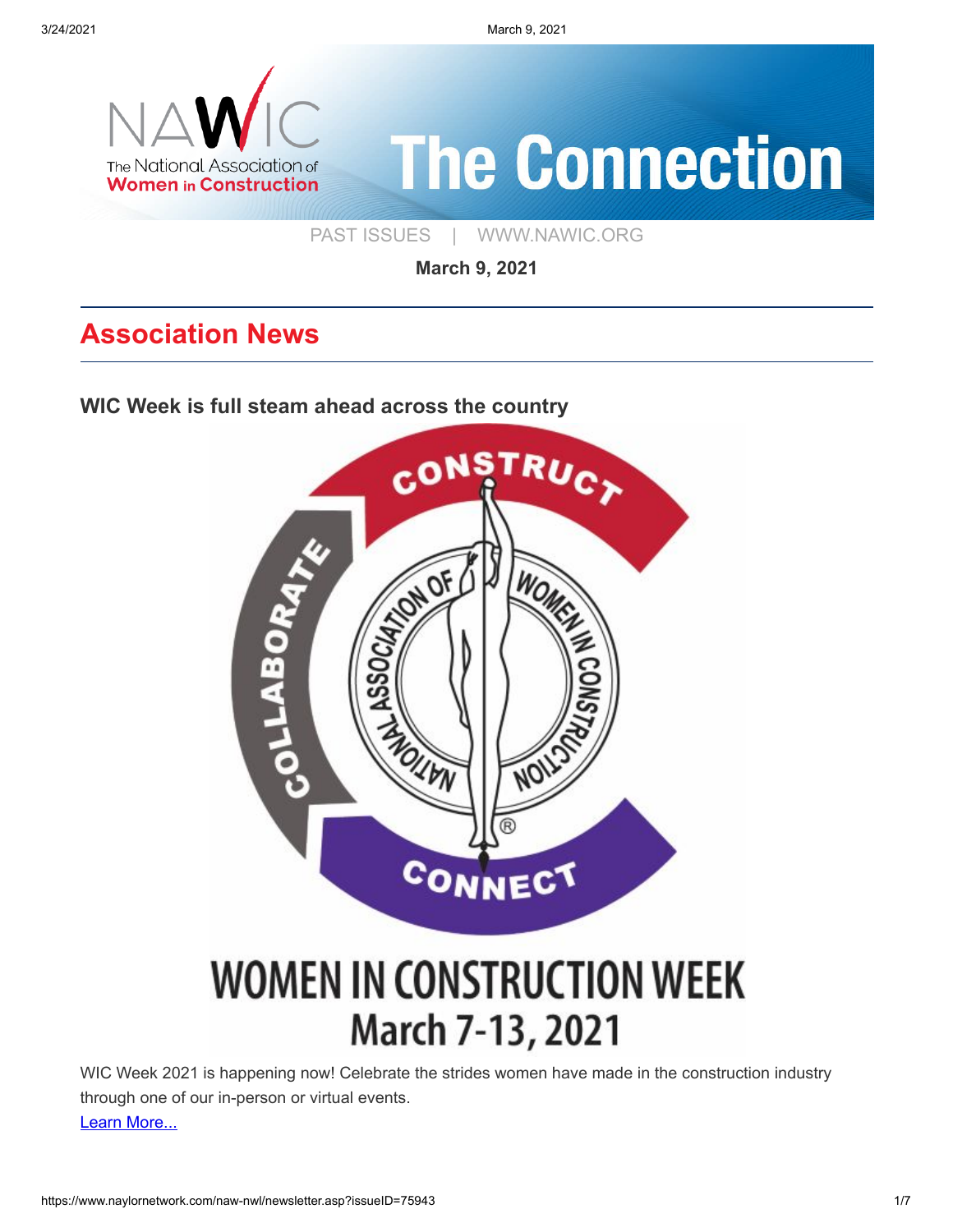#### **[Membership Award Nominations Now Open](https://www.naylornetwork.com/naw-nwl/articles/index.asp?aid=665686&issueID=75943)**

Do you know someone who has been an invaluable NAWIC member this year? NAWIC is looking for nominations for the Lifetime Achievement Award, Member of the Year Award and Future Leader Award.

Nominations are due by June 1. Find more information [here.](https://www.nawic.org/nawic/Awards.asp)

### **[Marketing Award Nominations Now Open](https://www.naylornetwork.com/naw-nwl/articles/index.asp?aid=666028&issueID=75943)**

Do you know someone who is always promoting NAWIC? Nominate them for the Marketing Excellence Award or the Marketing Star Award! Nominations are due to the Region Marketing Committee Chair by April 5. Find more information [here](https://www.nawic.org/Login.asp?MODE=LOGIN&Login_Redirect=True&Login_RedirectURL=%2Fnawic%2FMembers%2Easp).

### **[NAWIC is offering a promotional membership through the month of March](https://www.nawic.org/nawic/Special-Offer.asp)**

If you know someone who has wanted to join NAWIC, now is the perfect time! From now until the end of March we are offering a new member special six-month membership for just \$129! Receive all the benefits of full membership other than voting status until September 2021, our normal renewal month. This offer is available to first-time members only.

[Learn More...](https://www.nawic.org/nawic/Special-Offer.asp)

#### **[Annual Conference early registration opens April 1](https://www.naylornetwork.com/naw-nwl/articles/index.asp?aid=665425&issueID=75943)**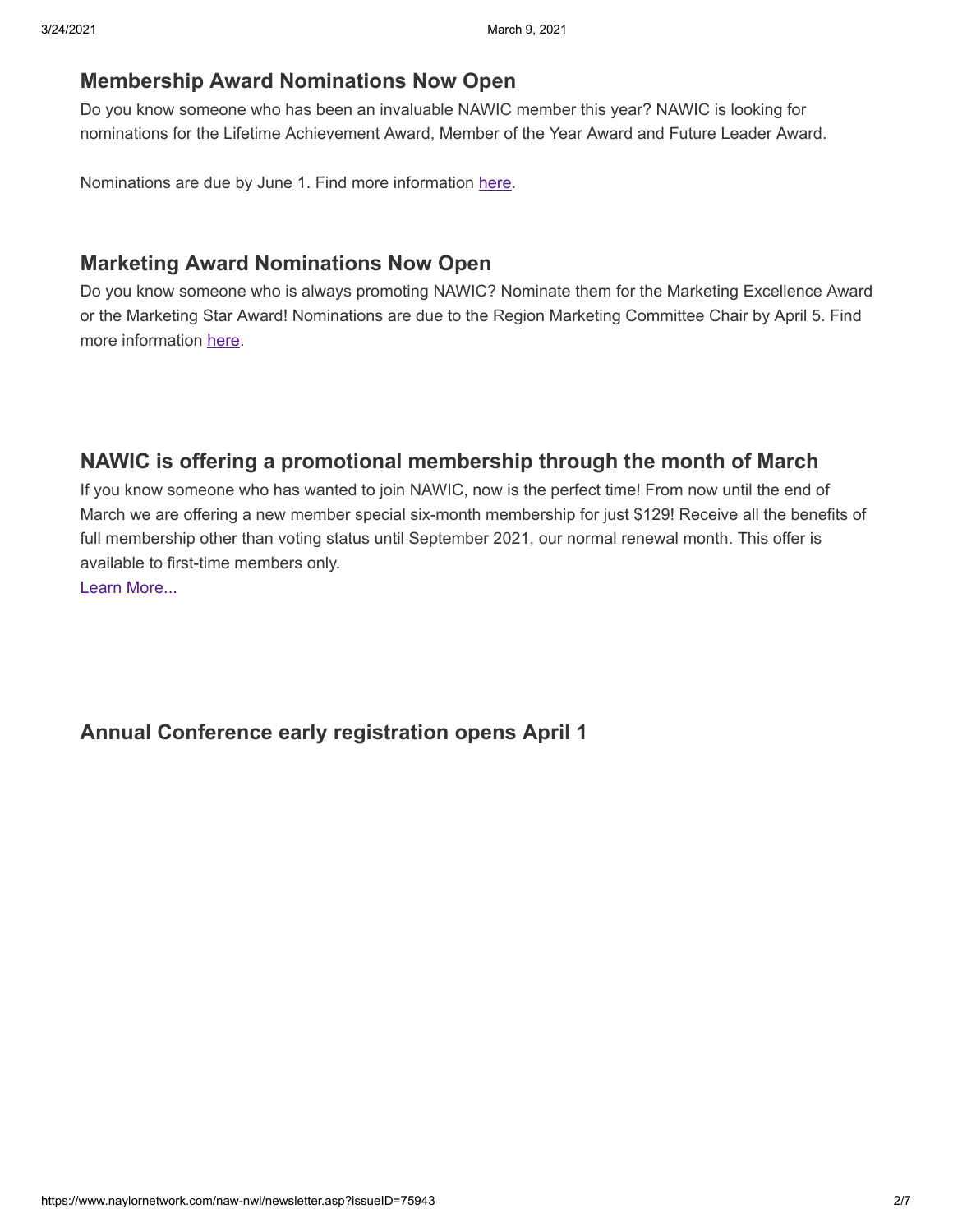

# **Education / Training**

#### **[CURT Presents: Building Mental Wellness: A Blueprint to Thrive Workbook](https://urldefense.com/v3/__https:/youtu.be/zMdjUufMNY0__;!!OSk2xZAYnw!OS_q4d0Lw9ey4Qfm-2DZDIaeZ0A845ZXdJ9fiTCeEL3HK00YCuhgKSGI2UzO4SQ$)**

Construction Users Roundtable, CURT, strives to produce meaningful advancements within the construction industry by promoting overall cost effectiveness; improving the way construction is planned, managed, justified and executed. Additionally, CURT works toward changing and improving what owners allow, require and accept responsibility for on their domestic and global construction projects.

CURT is pleased to share with NAWIC the following link of the recent webinar, "Building Mental Wellness: A Blueprint to Thrive Workbook" presented by Teresa Magnus and Kathryn Ely.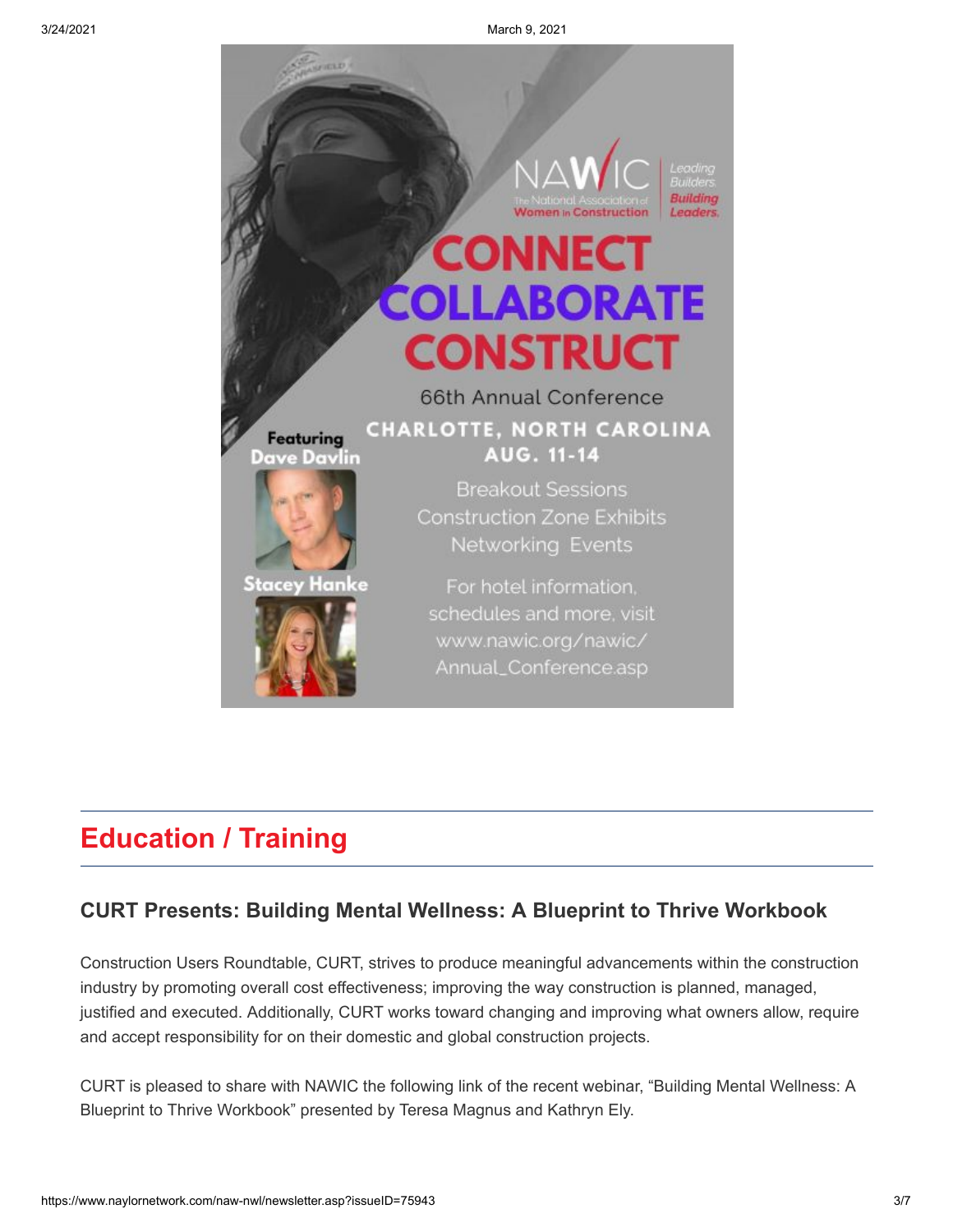3/24/2021 March 9, 2021

To learn more about CURT, The Owners Voice To The Construction Industry, and a promotor of tri-partite conversation among Owners, Contractors and Unions, visit CURT.org.

[Learn More...](https://urldefense.com/v3/__https:/youtu.be/zMdjUufMNY0__;!!OSk2xZAYnw!OS_q4d0Lw9ey4Qfm-2DZDIaeZ0A845ZXdJ9fiTCeEL3HK00YCuhgKSGI2UzO4SQ$)

# **NAWIC Benefits Spotlight**

#### **[NAWIC Career Center](https://nawic-jobs.careerwebsite.com/)**

|                  | Career Center Snapshot |       |
|------------------|------------------------|-------|
| 2,735            | 3,535                  | 4.399 |
| <b>Employers</b> | <b>Job Seekers</b>     | Jobs  |

The NAWIC Career Center offers construction companies, recruiters and hiring managers a unique resource that allows them to communicate their job openings to women in various fields of the construction industry. Finding the right woman for the job has never been easier!

NAWIC members can look to the job board to find employment opportunities. At the Career Center, members can post their resumés and find listings of the newest career opportunities related to the construction industry. [Learn More...](https://nawic-jobs.careerwebsite.com/)

# **Industry Update**

**[Construction spending up in 9 sectors](https://www.constructiondive.com/news/construction-spending-up-in-9-sectors/595939/)**

**[Contractors consider COVID-19 vaccine incentives for hesitant workers](https://www.constructiondive.com/news/contractors-consider-covid-19-vaccine-incentives-for-hesitant-workers/595742/)**

**[CDC updates mental health guidelines for contractors](https://www.constructiondive.com/news/cdc-updates-mental-health-guidelines-for-contractors/595731/)**

**[Hiring Event in Savannah, Georgia](https://www.naylornetwork.com/naw-nwl/articles/index.asp?aid=665682&issueID=75943)**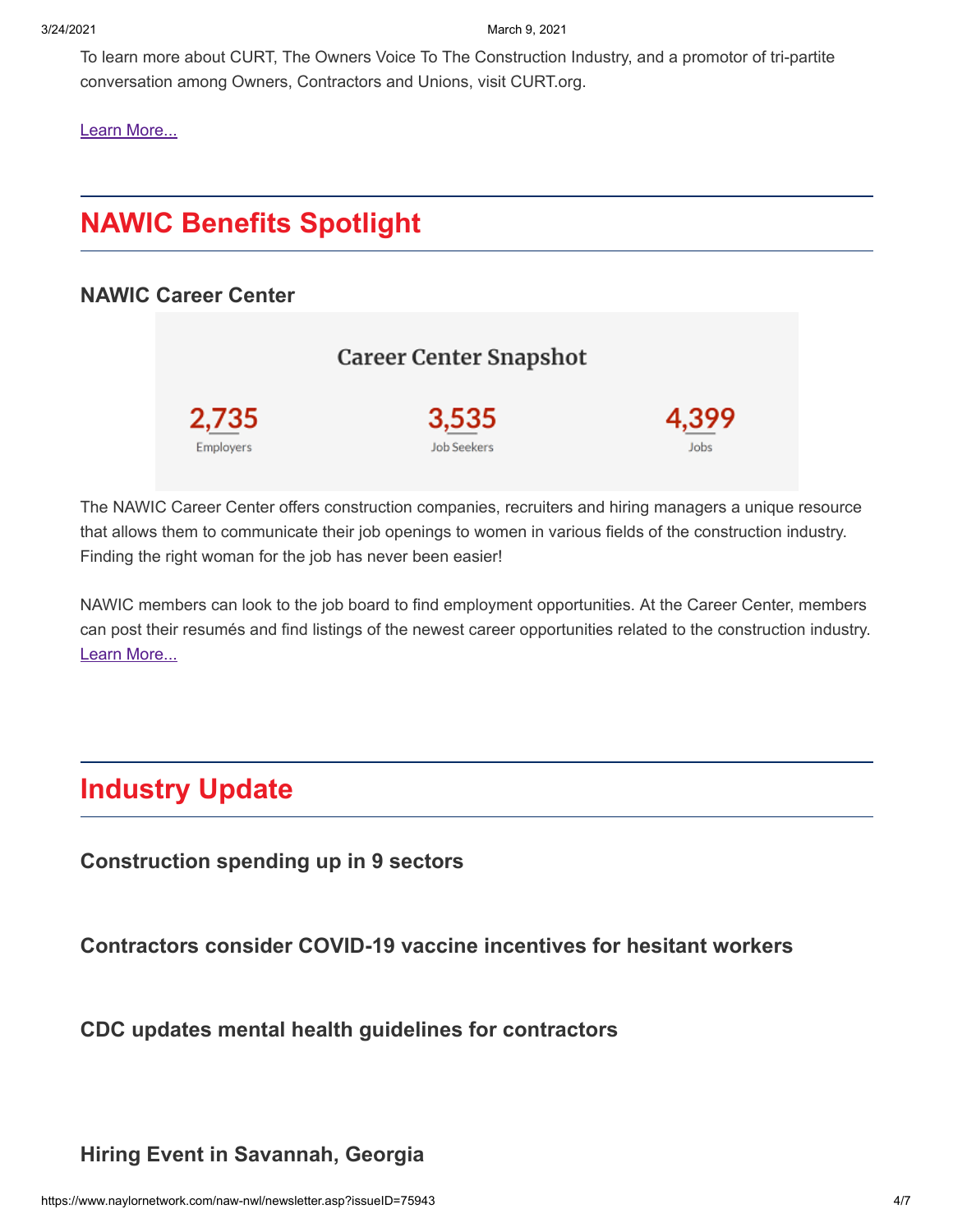3/24/2021 March 9, 2021



### **OPEN POSITIONS**

**Laborers & Mini-Excavator Operators** 

### **JOIN US AND EARN A BONUS!**

Current SEC employees can recommend a candidate and receive a referral bonus!

### **WHO WE ARE**

Southeast Connections specializes in energy infrastructure serving the natural gas industry. Our world-class utility infrastructure solutions are backed-by more than 350 crews serving the utilities natural gas distribution and transmission needs of almost every major customer in the Southeastern United States.

We offer on-the-job training and opportunities for career growth and advancement.

### **BENEFITS START ON DAY ONE**

Health, Dental, Vision, Disability & Optional Life Insurance, and much more offered.

**FOLLOWING ALL COVID-19 SAFETY PROTOCOLS** - MASK IS REQUIRED -

### **CALL OR EMAIL US TO RSVP**

(888) 261-5411 recruiting@seconnections.com



**Fi** Linked in

**[WIC Week Survey Results Give Insight into Workplace Trends, Post Pandemic](https://www.naylornetwork.com/naw-nwl/articles/index.asp?aid=665769&issueID=75943) Job Sites**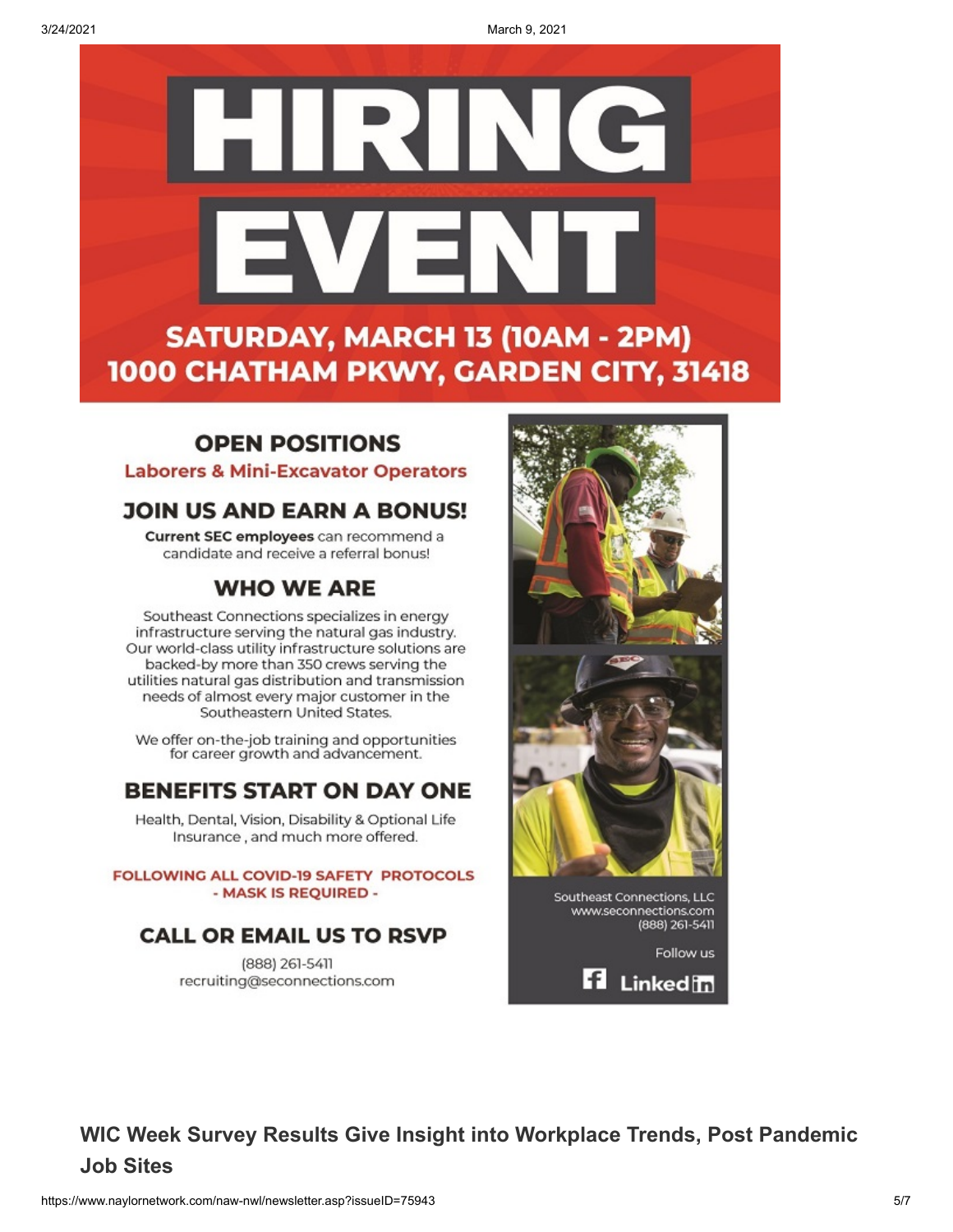## Opportunities for Women in Construction

Sources: National Association of Women in Construction, Safe Site Check In 2021



You probably remember taking our recent survey on workplace trends. Well, now we have the results to share with you. You can read all about it in the press release below, thanks to our sponsor, Safe Site Check In. [Learn More...](https://www.naylornetwork.com/naw-nwl/articles/index.asp?aid=665769&issueID=75943)

# **Calendar**

| 12<br>Mar 2021 | <b>FMI: Beyond Pandemics and Shutdowns   US Construction</b><br><b>Outlook</b><br>Learn More |  |
|----------------|----------------------------------------------------------------------------------------------|--|
| 22             | <b>National Leadership Webinar: Governance</b>                                               |  |
| Mar 2021       | Learn More                                                                                   |  |
| 22             | <b>Membership &amp; Marketing: Conferences and Forums</b>                                    |  |
| Mar 2021       | Learn More                                                                                   |  |

### **[Annual Conference early registration opens](https://www.naylornetwork.com/naw-nwl/www.nawic.org/nawic/Annual_Conference.asp)**